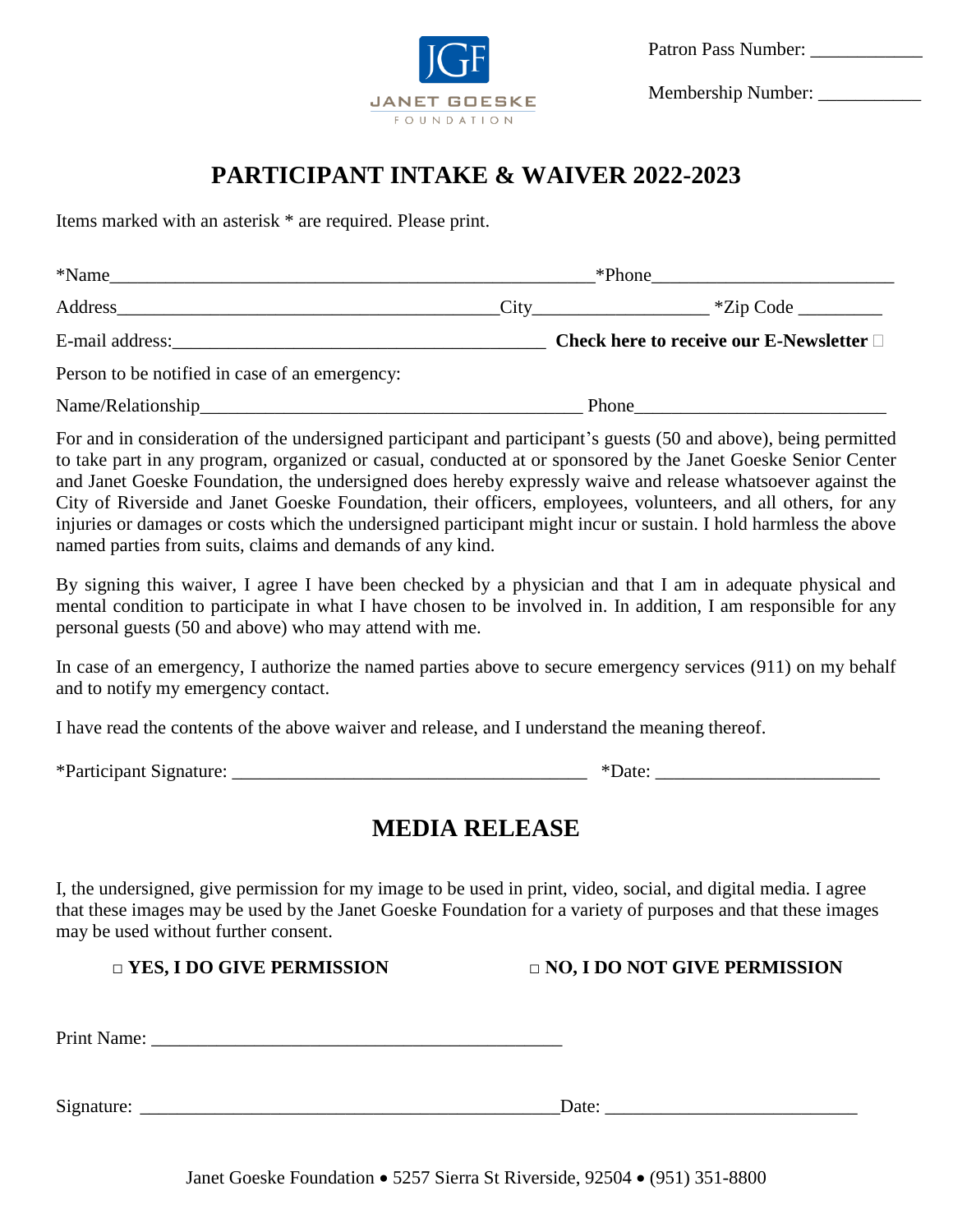# **Patron Survey** 2022- 2023



### 1. Year of Birth: \_\_\_\_\_\_\_\_\_\_\_

- 2. Ethnicity: □ Caucasian □ African American □ Asian □ Hispanic □ Native American
- 3. Gender: □ Male □ Female
- 4. What language(s) do you speak? (check all that apply) □ English □ Spanish □ Other \_\_\_\_\_\_\_\_\_\_\_\_\_\_\_\_\_\_\_\_\_
- 5. What is your living arrangement? (check best option) □ I live alone □ I live with a spouse/friend □ I live with family □ I live with a caregiver/assisted living
- 6. Are you a veteran? □ Yes □ No

#### 7. What is your main form of transportation? (check best option)

□ My Car □ Family/Friends □ Senior Transportation / Dial-a-Ride □ Public Transportation/RTA □ Walking / Bicycle / Electric Wheelchair

#### 8. What is your income level?

Check the best option below in the left shaded column based on number of persons in household.

| Circle One<br><b>Below</b> | 1 Person   | 2 Persons  | 3 Persons  | 4 Persons  | 5 Persons  |
|----------------------------|------------|------------|------------|------------|------------|
| <b>Extremely Low</b>       | \$16,600   | \$19,000   | \$21,960   | \$26,500   | \$31,040   |
| Income                     | (or below) | (or below) | (or below) | (or below) | (or below) |
| <b>Very Low</b>            | \$27,650   | \$31,600   | \$35,550   | \$39,500   | \$42,700   |
| <b>Income</b>              | (or below) | (or below) | (or below) | (or below) | (or below) |
| Low                        | \$44,250   | \$50,600   | \$56,900   | \$63,200   | \$68,300   |
| Income                     | (or below) | (or below) | (or below) | (or below) | (or below) |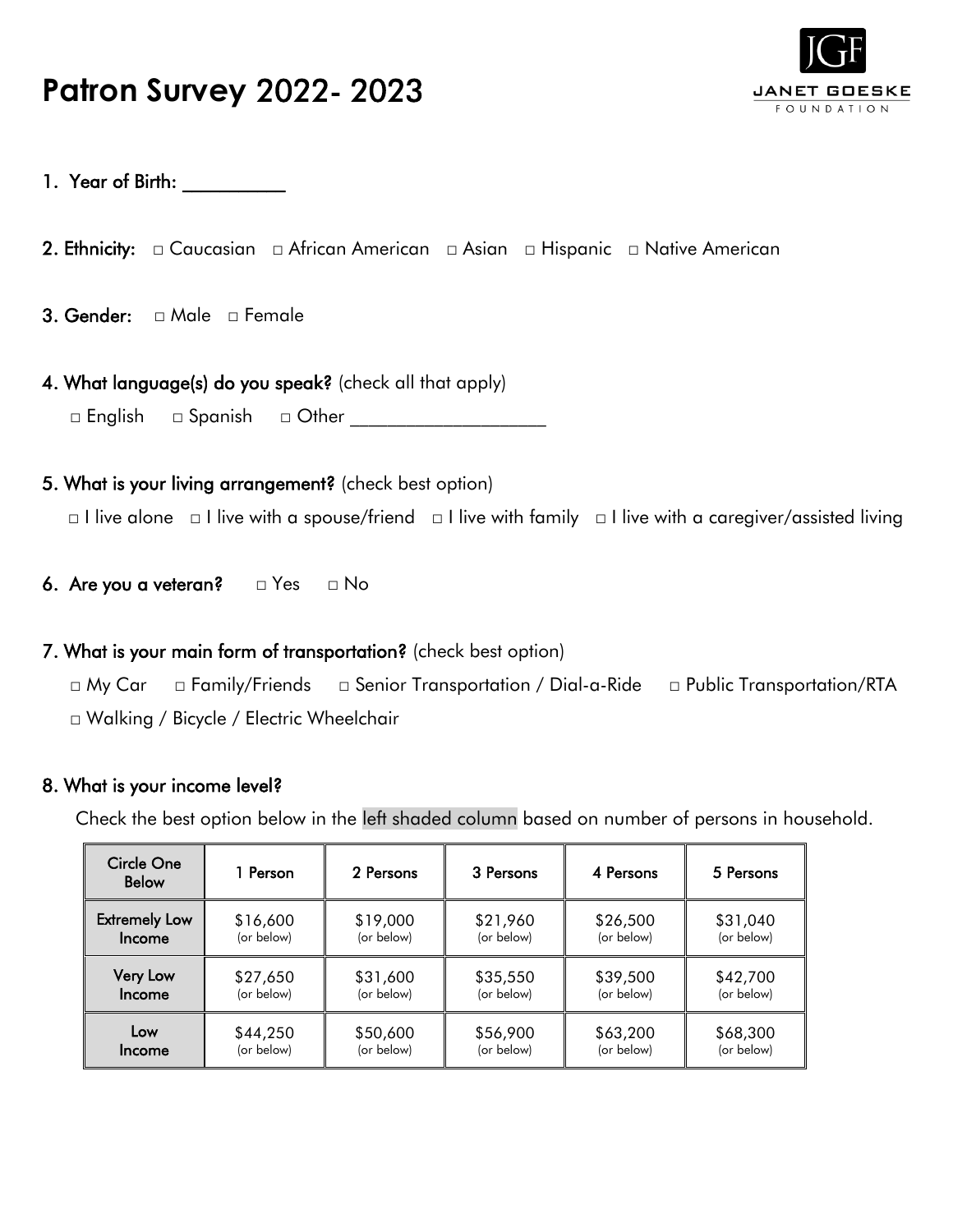#### **EXHIBIT A-1**

#### **CITY OF RIVERSIDE 2021-2022 CDBG PROGRAM BENEFICIARY QUALIFICATION STATEMENT & INTAKE FORM**

PROJECT NAME: Senior Programs and Services

|--|

#### **DATE OF INTAKE: \_\_\_\_\_\_\_\_\_\_\_\_\_\_ RECEIVED BY (STAFF NAME): \_\_\_\_\_\_\_\_\_\_\_\_\_\_\_\_\_\_\_\_\_\_\_\_\_\_\_\_\_\_**

**This statement must be completed for each individual or head of household receiving benefits from the CDBG funded project/activity for the FIRST-TIME ONLY during this award year.**

#### **PLEASE ANSWER EACH OF THE FOLLOWING QUESTIONS.**

NOTE: For the following questions, "Head of Household" is defined as (at least) one member of a related or unrelated group of persons occupying the same household. Renters, roomers or borders cannot be included as household members.

- 1. Are you receiving this benefit as an individual or as a head of household?
- \_\_\_\_ Individual \_\_\_\_ Head of Household
- 2. If your answer to the above is "b", how many persons are in your household? \_\_\_\_\_
- 3. Are you a female head of household? Yes No
- 4. In the chart below, please circle the category which best represents your gross annual household income **(include the combined gross annual income of ALL persons in your household from ALL sources of income.)**

#### **2021 HOUSEHOLD INCOME LIMITS**

|                                           | 1<br>Person | $\overline{2}$<br>Person | 3<br>Person | 4<br>Person | $5\phantom{1}$<br>Person | 6<br>Person | 7<br>Person | 8<br>Person |
|-------------------------------------------|-------------|--------------------------|-------------|-------------|--------------------------|-------------|-------------|-------------|
| <b>Extremely</b><br>Low Income<br>(30%)   | \$16,600    | \$19,000                 | \$21,960    | \$26,500    | \$31,040                 | \$35,580    | \$40,120    | \$44,660    |
| <b>Very Low</b><br><b>Income</b><br>(50%) | \$27,650    | \$31,600                 | \$35,550    | \$39,500    | \$42,700                 | \$45,850    | \$49,000    | \$52,150    |
| Low Income<br>(80%)                       | \$44,250    | \$50,600                 | \$56,900    | \$63,200    | \$68,300                 | \$73,350    | \$78,400    | \$83,450    |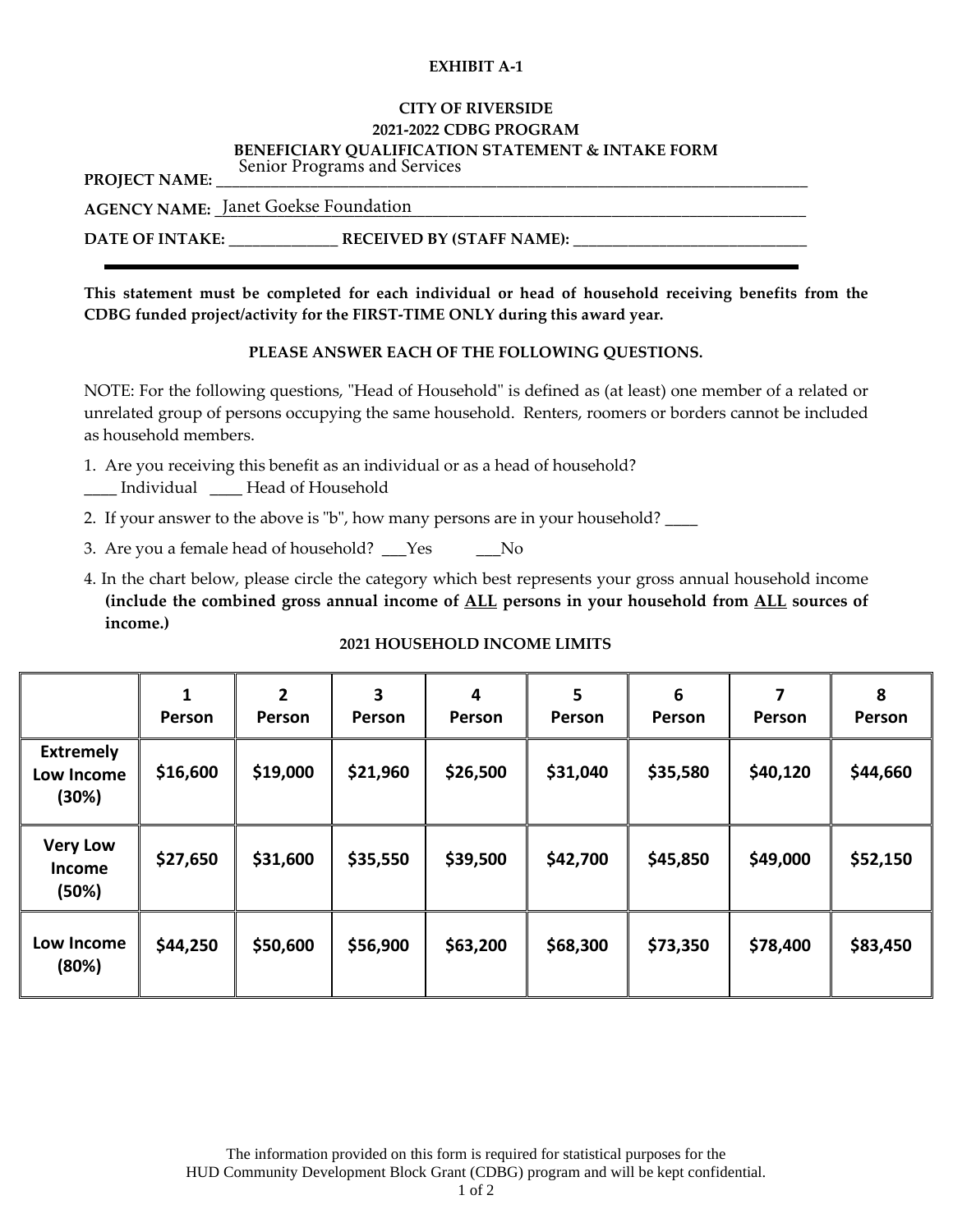#### **EXHIBIT A-1**

5. In the chart below, please **count each member of your household** in the appropriate Race/Ethnicity categories:

| <b>RACE/ETHNICITY</b>                        |  |
|----------------------------------------------|--|
| White                                        |  |
| <b>Black/African American</b>                |  |
| Asian                                        |  |
| American Indian/Alaskan Native               |  |
| Native Hawaiian / Other Pacific Islander     |  |
| American Indian / Alaskan Native and White   |  |
| <b>Asian and White</b>                       |  |
| <b>Black / African American and White</b>    |  |
| American Indian / Alaskan Native and Black / |  |
| African American                             |  |
| <b>Other Race/Ethnicity (Specify)</b>        |  |

6. Do you identify yourself as Hispanic/Latino (Cuban, Mexican, Puerto Rican, South/Central American or other Spanish culture)? \_\_\_Yes \_\_\_No

7. Are you a **new** beneficiary of this program? \_\_\_Yes \_\_\_No

8. Are you a resident of the City of Riverside? Yes No

#### **ACKNOWLEDGMENT AND DISCLAIMER**

#### **I CERTIFY THAT THE STATEMENTS MADE ON THIS FORM ARE TRUE.**

**Name: \_\_\_\_\_\_\_\_\_\_\_\_\_\_\_\_\_\_\_\_\_\_\_\_\_\_\_\_\_\_\_\_\_\_\_\_\_\_\_\_\_\_\_\_\_\_\_\_\_\_\_\_\_\_\_\_\_\_\_\_\_\_\_\_\_\_\_\_\_\_\_\_\_\_\_\_\_\_\_\_\_\_\_\_\_\_\_\_\_**

**Address: \_\_\_\_\_\_\_\_\_\_\_\_\_\_\_\_\_\_\_\_\_\_\_\_\_\_\_\_\_\_\_\_\_\_\_\_\_\_\_\_\_\_\_\_\_\_\_ Phone No. \_\_\_\_\_\_\_\_\_\_\_\_\_\_\_\_\_\_\_\_\_\_\_\_\_\_\_\_\_**

**Signature: \_\_\_\_\_\_\_\_\_\_\_\_\_\_\_\_\_\_\_\_\_\_\_\_\_\_\_\_\_\_\_\_\_\_\_\_\_\_\_\_\_\_\_\_\_\_\_\_\_\_\_\_\_\_\_\_\_ Date: \_\_\_\_\_\_\_\_\_\_\_\_\_\_\_\_\_\_\_\_\_\_**